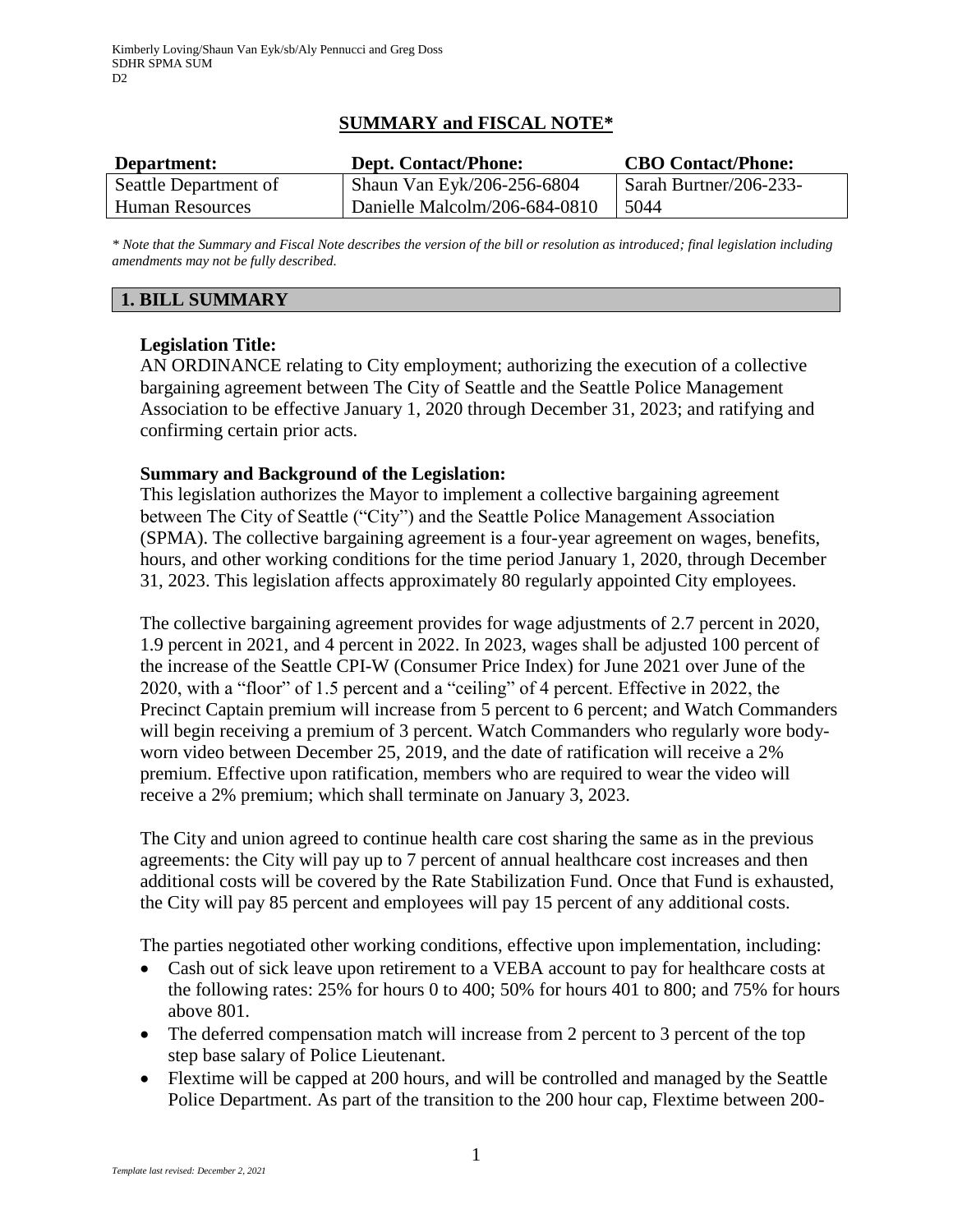384 hours can be cashed out at 35% at the start of the transition. Flextime over 384 hours or Flextime cashed out at the end of the transition may be cashed out at 25%.

- Addition of Juneteenth and Indigenous Peoples' Day as paid holidays.
- The option to cash out executive leave annually will be increased from 10 hours to 16.

## **2. SUMMARY OF FINANCIAL IMPLICATIONS**

#### **Does this legislation amend the Adopted Budget? \_\_\_ Yes \_X\_ No**

**Does the legislation have other financial impacts to The City of Seattle that are not reflected in the above, including direct or indirect, short-term or long-term costs?**

\*\* Please note that this section was authored by Central Staff Aly Pennucci and Greg Doss and approved by the City Budget Office on May 20, 2022.

The aggregate annual costs for the SPMA collective bargaining agreement are estimated to grow from \$18.4 million in 2019 to \$21.14 million in 2023. The estimated cost increases<sup>1</sup> to the City are as follows:

| $\frac{s}{s}$ in 000s     | 2019<br>(Baseline) | 2020<br>(Year 1) | 2021<br>(Year 2) | 2022<br>(Year 3) | 2023<br>(Year 4) | 4 Year<br><b>Total</b> |
|---------------------------|--------------------|------------------|------------------|------------------|------------------|------------------------|
| <b>Total Cost</b>         | \$18,409           | \$18,905         | \$19,265         | \$20,442         | \$21,140         | \$79,752               |
| <b>Cost over baseline</b> |                    | \$498            | \$856            | \$2,033          | \$2,731          | \$6,118                |

The City is currently holding funds in the General Fund's planning reserves to cover the costs of implementing the SPMA contract. However, the Executive has indicated that it intends to instead use sworn salary savings in SPD's Adopted Budget to fund the \$3.39 million that is required to pay SPMA members for retroactive and current wage adjustments through the end of 2022. Therefore: (1) it becomes unnecessary for the Executive to request in separate legislation or a supplemental budget additional appropriation authority for SPD to cover the cost of the SPMA contract; and (2) the funds held in planning reserves could be appropriated for other purposes or used to mitigate the impacts of the anticipated gap in GF revenues and expenditures in 2023 and 2024. Future (2023) contract costs will be appropriated through the 2023 budget process.

As noted in Central Staff's [SPD 2022 Q1 Sworn Staffing Report](http://seattle.legistar.com/gateway.aspx?M=F&ID=38eaae43-5035-4d5e-a996-d8d6dc39bd4d.pdf) posted to the April 26 Public Safety and Human Services (PSHS) Committee agenda, staff estimates that, based on hiring to date, \$4.5 million in SPD salary savings is currently available. If these one-time funds are used to cover the 2020-2022 costs of implementing the SPMA contract, the estimated salary savings in SPD's 2022 budget would decrease from an estimated \$4.5 million to \$1.11 million.

 $\overline{a}$ 

<sup>&</sup>lt;sup>1</sup> The annual cost increases are calculated by subtracting the 2019 baseline budget for employees represented by SPMA from the estimated annual cost of implementing the four-year SPMA contract.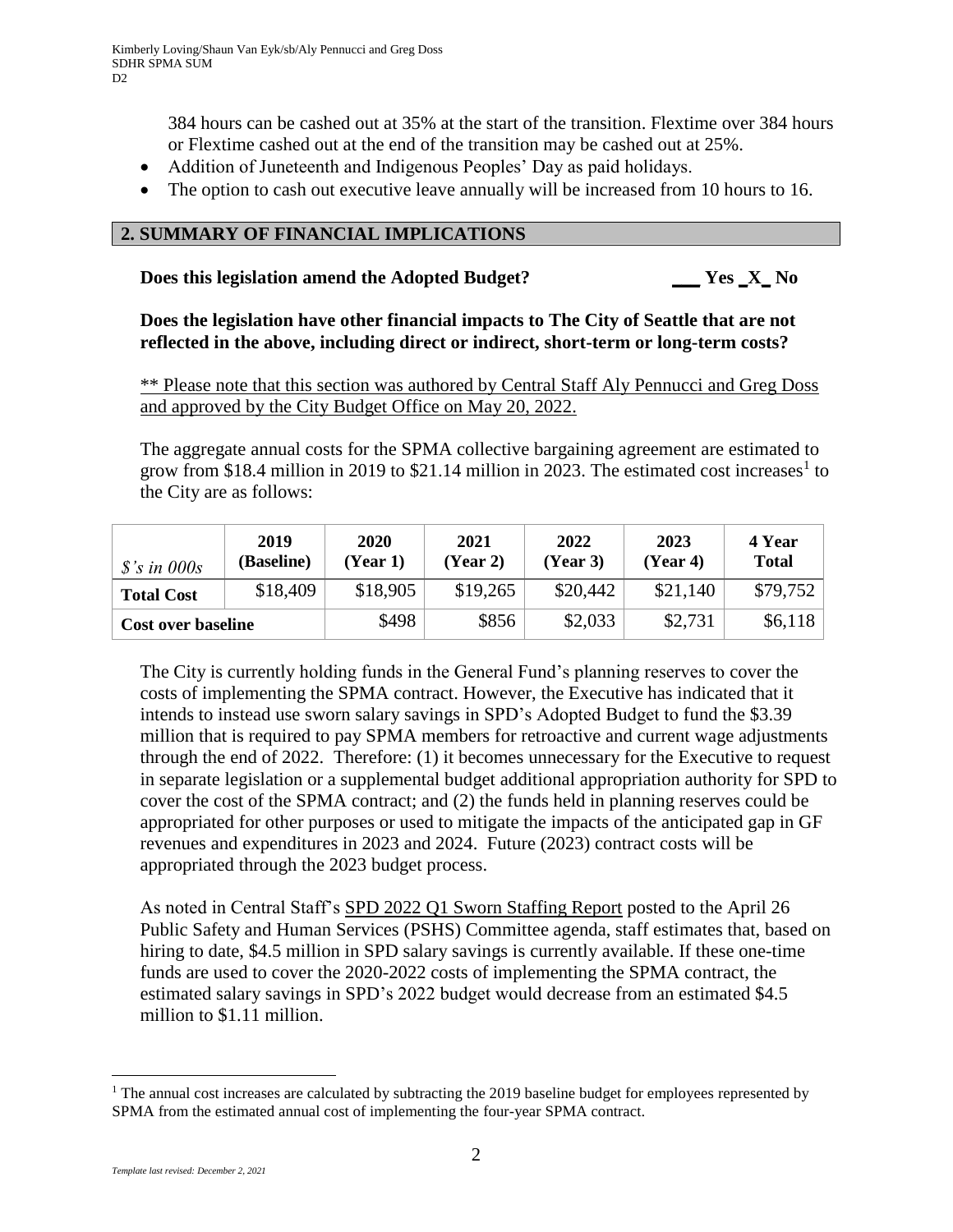The 2022 Adopted Budget includes a proviso (SPD-003-B-001) that restricts SPD's ability to expend its sworn salary savings without future appropriation from the Council. On May 10, 2022, the PSHS Committee recommended approval of Resolution 32050 and Council Bill 120320. Resolution 32050 states the Council's intent to modify the proviso to authorize using these funds for staffing incentives and a recruitment support program in SPD. Council Bill 120320 provides authorization to use up to \$1,150,000 of the funds for:

- (1) An additional recruiter position in SPD;
- (2) A national ad campaign to market police officer positions to potential candidates;
- (3) A national search to hire a permanent Chief of Police; and
- (4) Moving expenses for new police officer hires in 2022;

As noted above, SPD will have \$1.1 million remaining in salary savings to fund items that are specified in Resolution 32050 and/or CB 120320. The Executive's use of salary savings on items 2-4 above will affect its ability to use remaining salary savings for staffing incentive programs. Additional spending on staffing incentives would require additional savings in SPD (sworn salary savings or other savings) or additional appropriations provided in a supplemental budget.

**Are there financial costs or other impacts of** *not* **implementing the legislation?** If the agreement is not legislated, employees will continue to receive the same wages that became effective on December 26, 2018. There may be other risks associated with not implementing the legislation.

## **3. OTHER IMPLICATIONS**

- **a. Does this legislation affect any departments besides the originating department?** Yes, there are costs and operational impacts to Seattle Police Department.
- **b. Is a public hearing required for this legislation?** No.
- **c. Is publication of notice with** *The Daily Journal of Commerce* **and/or** *The Seattle Times* **required for this legislation?** No.
- **d. Does this legislation affect a piece of property?** No.
- **e. Please describe any perceived implication for the principles of the Race and Social Justice Initiative. Does this legislation impact vulnerable or historically disadvantaged communities? What is the Language Access plan for any communications to the public?**

Further implementation of the accountability ordinance and the City's commitment to constitutional policing has a positive effect on vulnerable or historically disadvantaged communities.